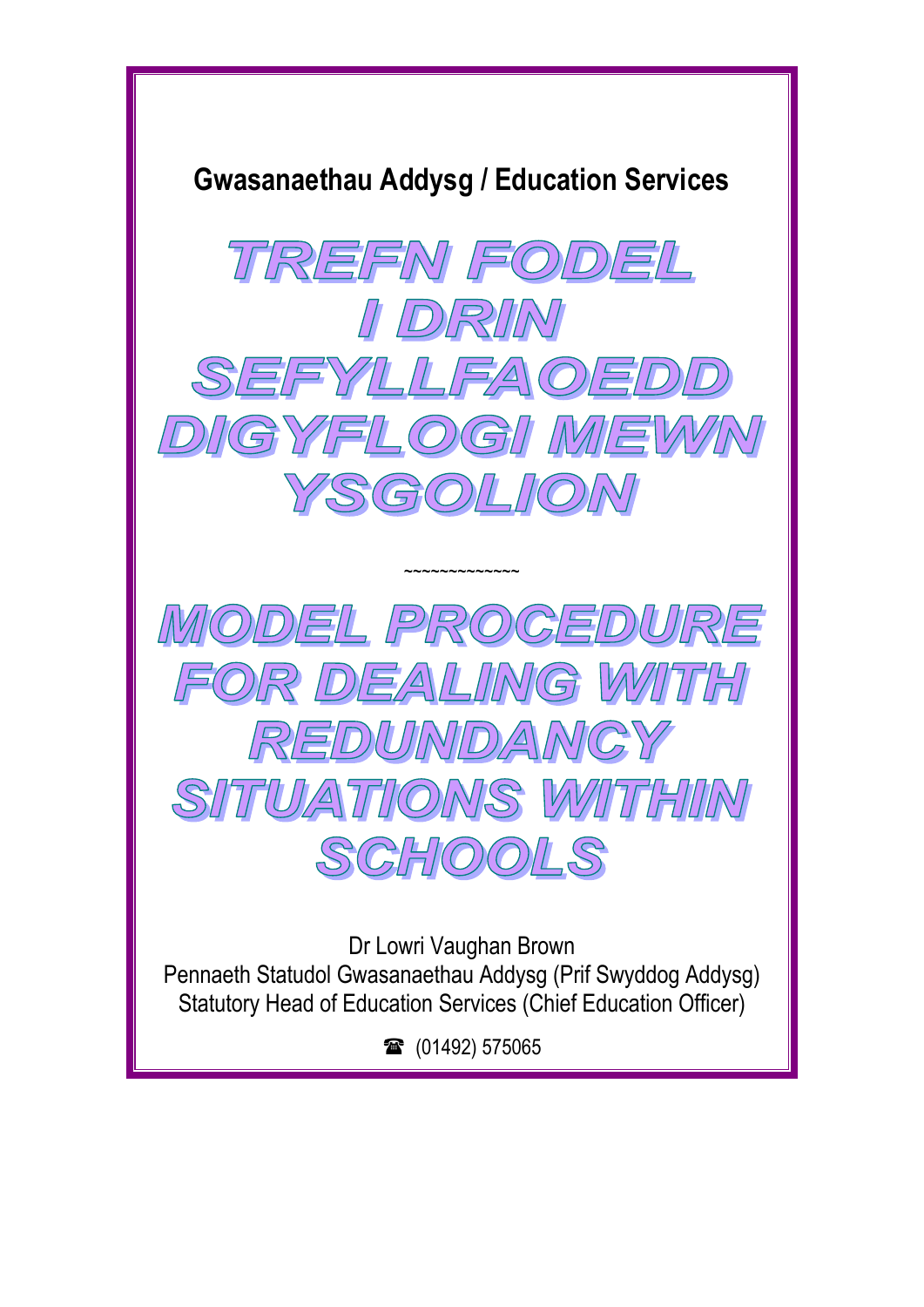# MODEL PROCEDURE FOR DEALING WITH REDUNDANCY SITUATIONS WITHIN SCHOOLS ie where School Governing Bodies are

required to achieve a reduction in staffing levels for budgetary or other reasons.

- 1. Governing Bodies are individually responsible for ensuring that any necessary staffing reductions are achieved fairly and equitably and in compliance with a variety of legislative provision relating to Employment Rights and in compliance with the Conditions of Service and Contracts of Employment of the employees.
- 2. These Model Procedures (for dealing with Redundancy Situations) have been the subject of consultation with the recognised Trade Unions representing Teaching and Support Staff.
- 3. These Model Procedures are recommended for adoption by individual Governing Bodies on the basis that:
	- the procedures comply with all aspects of current Employment **Legislation**
	- their formal adoption will avoid the need for a Governing Body to establish its own procedures for dealing with a redundancy situation
	- adherence to the procedures contained within the document will provide a high level of protection against any subsequent claim of unfair dismissal being submitted to an Employment Tribunal
- 4. The Model Procedures will provide for all parties a process that will be understood by all concerned and which is founded on the following principles:
	- a commitment by the Governing Body to take all reasonable steps to avoid a compulsory redundancy of any staff member
	- a full and meaningful consultation with all staff and their trade unions
	- an openness and transparency at all stages of the process
	- a right of appeal against an individual's selection as an employee whose contract of employment cannot be maintained beyond a specified date
	- a right for individual employees to be accompanied/represented by a work colleague or Trade Union Representative when attending meetings of the Staffing and Appeals Committees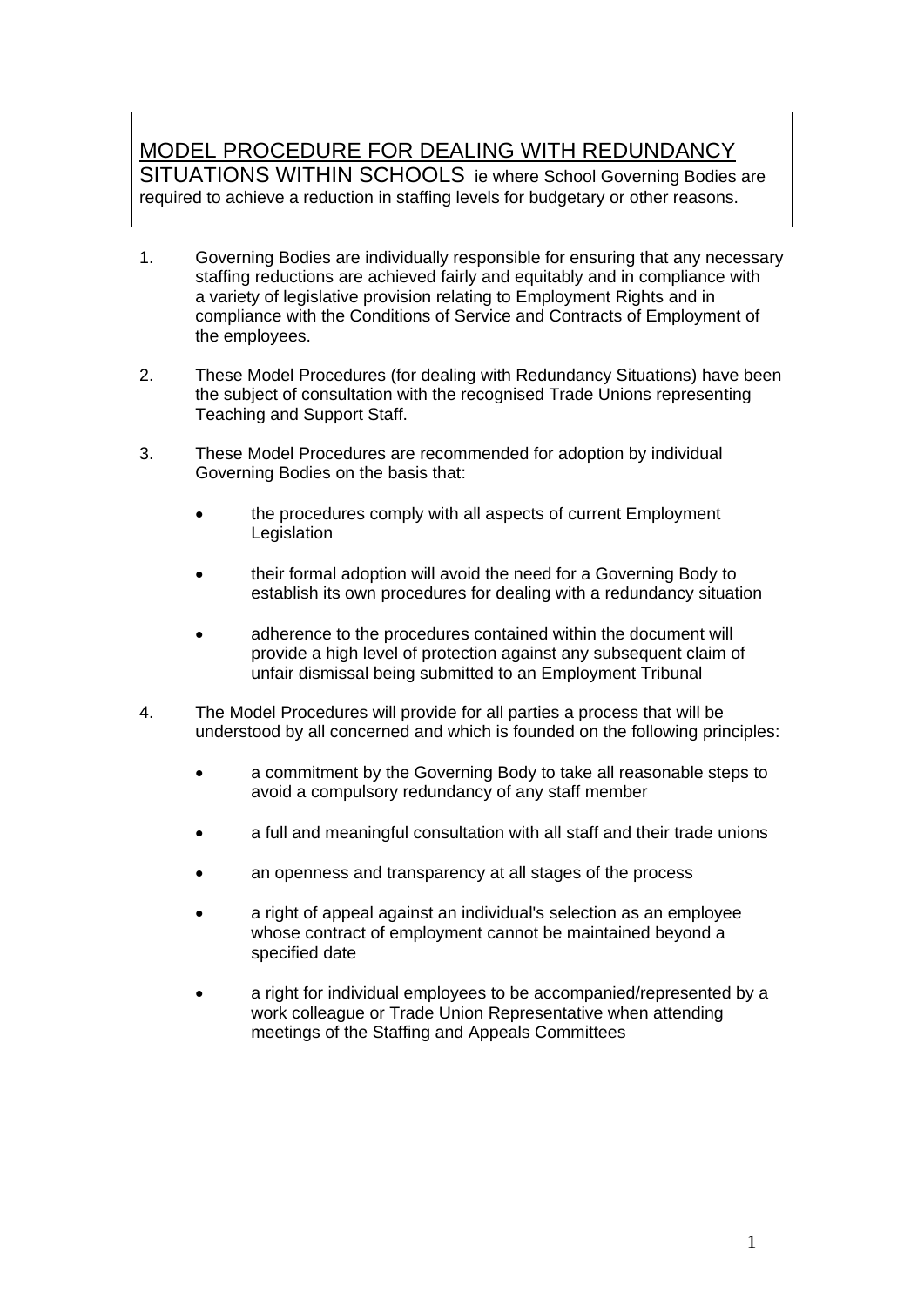## **STAFF PLANNING**

The Governing Body accepts that it can contribute significantly towards maintaining a security of employment for its staff through forward planning and the prudent management of its budgetary resources.

## Staffing Reviews

The Governing Body will instigate regular reviews of its staffing levels and consider making staffing adjustments in anticipation of and in advance of any projected financial difficulties, ie take reasonable preventative measures when opportunities present themselves such as normal staff turnover, promotions and retirements, etc.

The Governing Body will ensure that all staff are kept informed and updated with regard to all matters affecting the school's staffing and budgetary arrangements.

The Governing Body will of necessity have regard to the School's Development Plan when undertaking any review of its staffing arrangements.

Incorporated into these arrangements will be a process of maintaining and updating at school level an audit of the range of skills, qualifications and experience of all staff.

## **CONSULTATION**

## Preliminary Identification of potential Staffing Reductions

When the Governing Body identifies the probability or certainty of staffing levels needing to be reduced (and there appearing to be no alternative strategy available to it) the Governing Body will immediately inform and consult with:

- the staff at the school at a staff meeting convened for the purpose
- the Trade Union representatives at the school
- the County Secretaries of each of the Trade Unions representing staff at the school

**NB -** The Governing Body will ensure that such consultation with staff will include those employees absent from school on maternity leave, sick leave, etc.

When informing the above parties of the situation, the Governing Body will provide an appropriate level of data and information in order to share 'openly' the rationale for beginning its process of consultation, eg

- the existing and proposed/projected staffing levels ie relating to the category of staff affected (eg teachers/ administrative staffs /teaching assistants)
- the reasons for the Governing Body having to make the declaration
- the total numbers of staff employed at the school (all categories)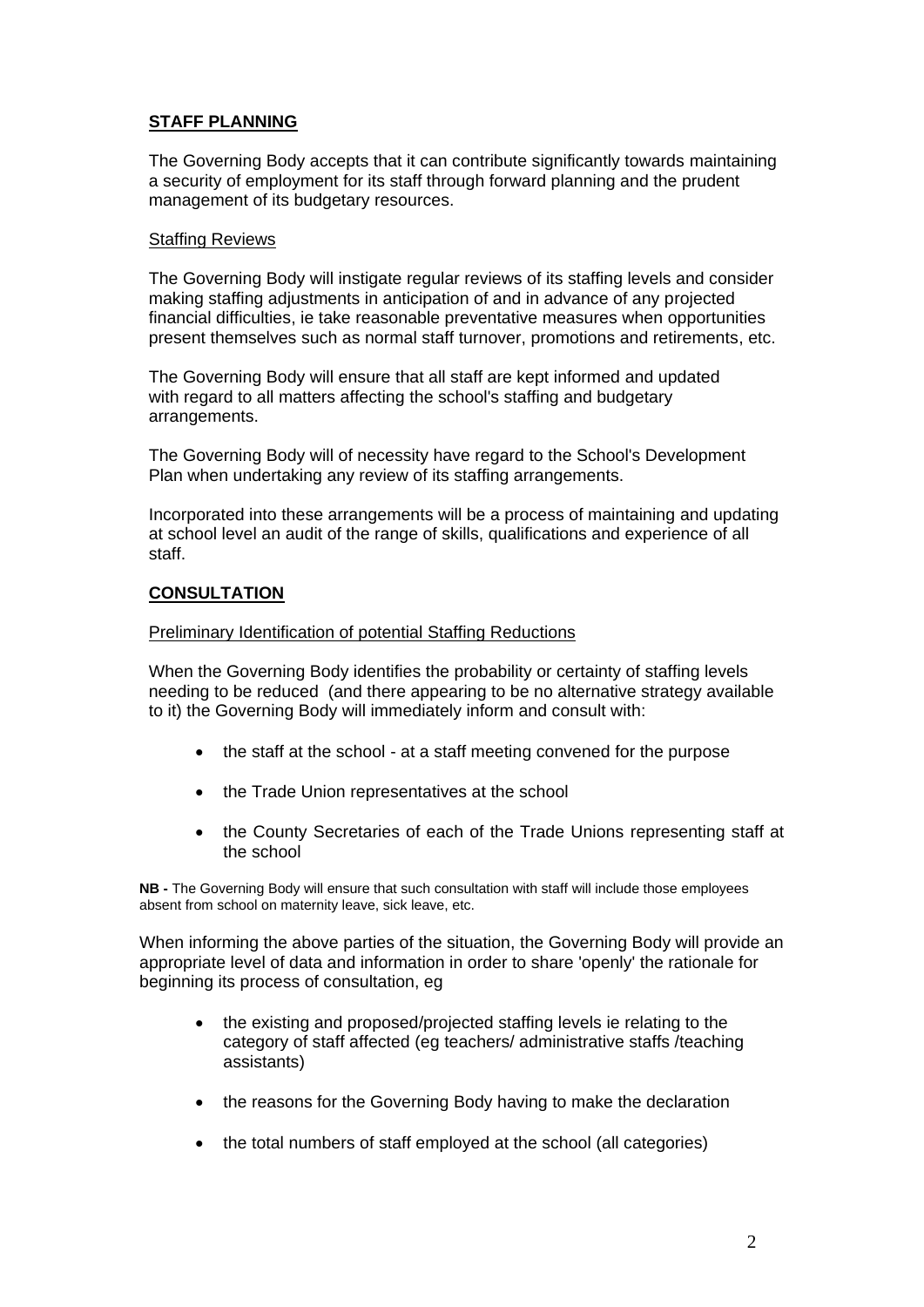During this period of consultation the Governing Body will continue to give consideration to various ways and means of avoiding compulsory redundancies, these will include:

- natural wastage non replacement/replacement at reduced hours/non renewal of temporary contracts, etc.
- transfer / alternative deployment of staff within the school
- voluntary requests for a reduction in working hours either for a fixed term period or on a permanent basis
- voluntary early retirement requests (\* subject to consultation with the LA)
- voluntary redundancy requests

## **END OF CONSULTATION PERIOD regarding POTENTIAL OR CERTAIN STAFF REDUCTIONS**

At the close of its initial consultation period, the Governing Body will re-examine its position and consider each response/submission made either by individual members of staff or by the Trade Unions.

The Governing Body will now be required to make a final decision on:

- the school's staffing levels from a given date
- whether the proposed staffing level can be achieved in full or part by any specific proposal from an individual member (or members) of staff, eg by a voluntary reduction in working hours

This information will need to be conveyed to staff and in writing to Trade Unions viz:

- $\bullet$  the staff at the school at a meeting convened for this purpose ( $*$  to include / or in writing to any employee absent on maternity leave or sick leave, etc.
- in writing to the Trade Union representatives at the school
- in writing to the County Secretaries of each of the Trade Unions representing staff at the school

### **It is important that the minutes of the Governing Body illustrate that the final decision on staffing levels was taken after consideration of all the comments and responses received during the consultation process.**

It is at this point that the Governing Body will, if necessary, also make it clear to all parties that a selection process will need to be invoked for the purpose of identifying which member (s) of staff will be nominated to the LA as an employee (s) whose contract(s) of employment cannot be maintained beyond a specified date.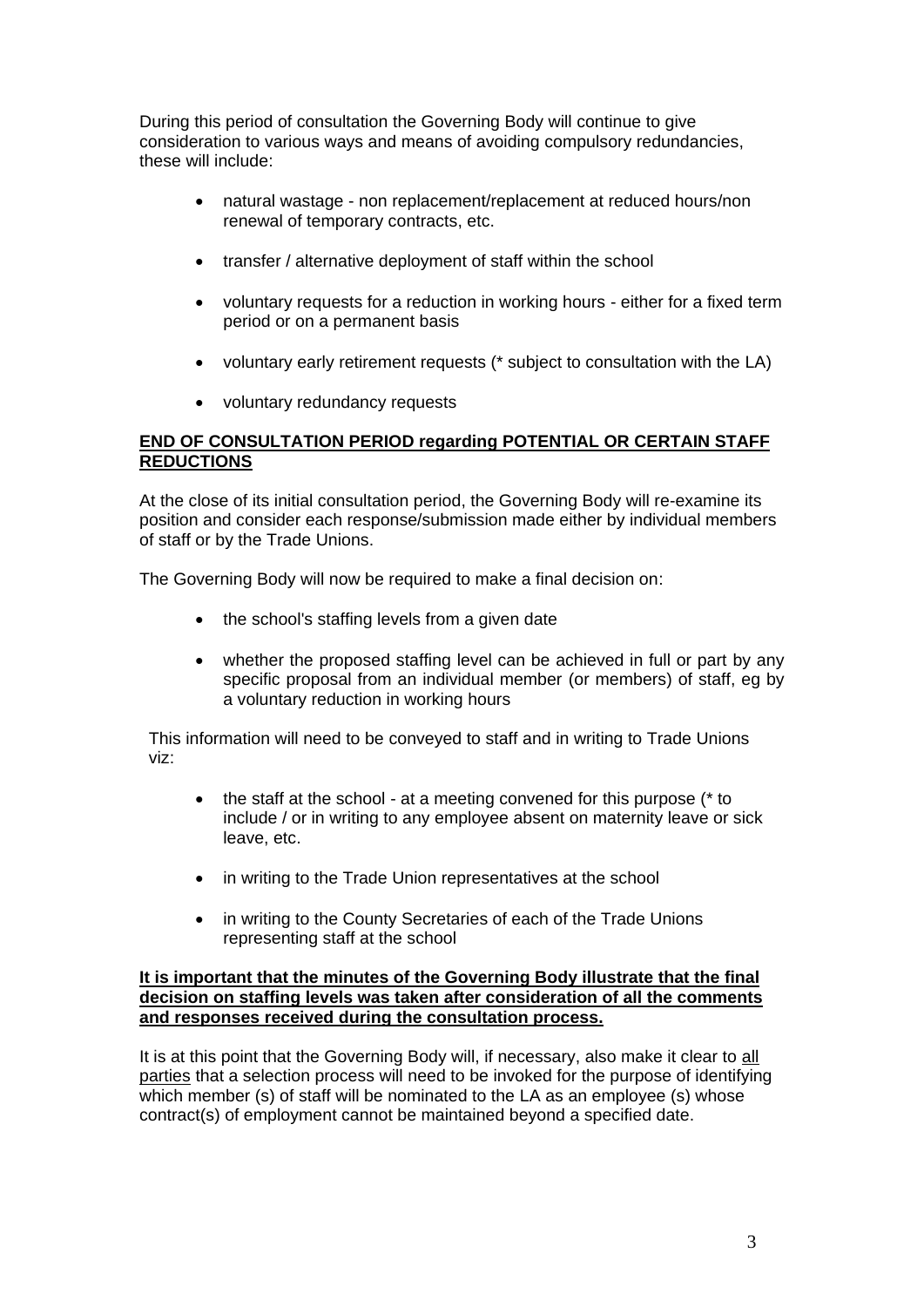This communication of the Governing Body's final position will show:

- existing staffing levels and the finalised staffing levels determined for the category of staff affected, ie as determined after the initial consultation period
- the reasons for the Governing Body having to alter its staffing levels
- the total numbers of staff employed at the school (all categories)
- the proposed method of selection including a draft of the selection criteria to be used
- the proposed timescales/timetable involved

It is recommended that once again as much supporting information is provided to all parties, eg updated school budget financial statements / updated school pupil projections, etc.

## **SELECTION - "POOL" OF LABOUR**

The Governing Body will identify at the outset the 'pool of labour' from which a selection will be made and to whom the selection criteria will be applied. This will comprise of all staff (in the category affected) who are employed on permanent contracts.

## Temporary Contracts

In certain circumstances staff employed on temporary contracts must be regarded as having acquired statutory employment rights and therefore included within a school's selection procedures.

In this respect, schools are requested to discuss their specific situations with the Education Personnel Unit.

#### Deputy Headteacher(s)

If there is to be a selection procedure affecting the teaching staff of a school, the Governing Body must firstly determine whether or not it intends to retain its existing Management Structure - at the Deputy Headteacher tier.

In cases where a decision is made to retain its Deputy Headteacher role, the person occupying that post will be excluded from the pool of labour to whom the selection criteria will be applied.

#### **NB**

Should the Governing Body decide not to retain its Deputy Headteacher position and as a result of applying the selection criteria the person occupying that post is selected for redundancy, the school will naturally be prevented from proceeding thereafter to re-instate the post by issuing the necessary open advertisement for a Deputy Headship.

## **SELECTION CRITERIA (see Appendix A - page 9)**

The selection criteria will be drafted to construct an objective and measurable means of identifying in an order of priority those members of staff whose combination of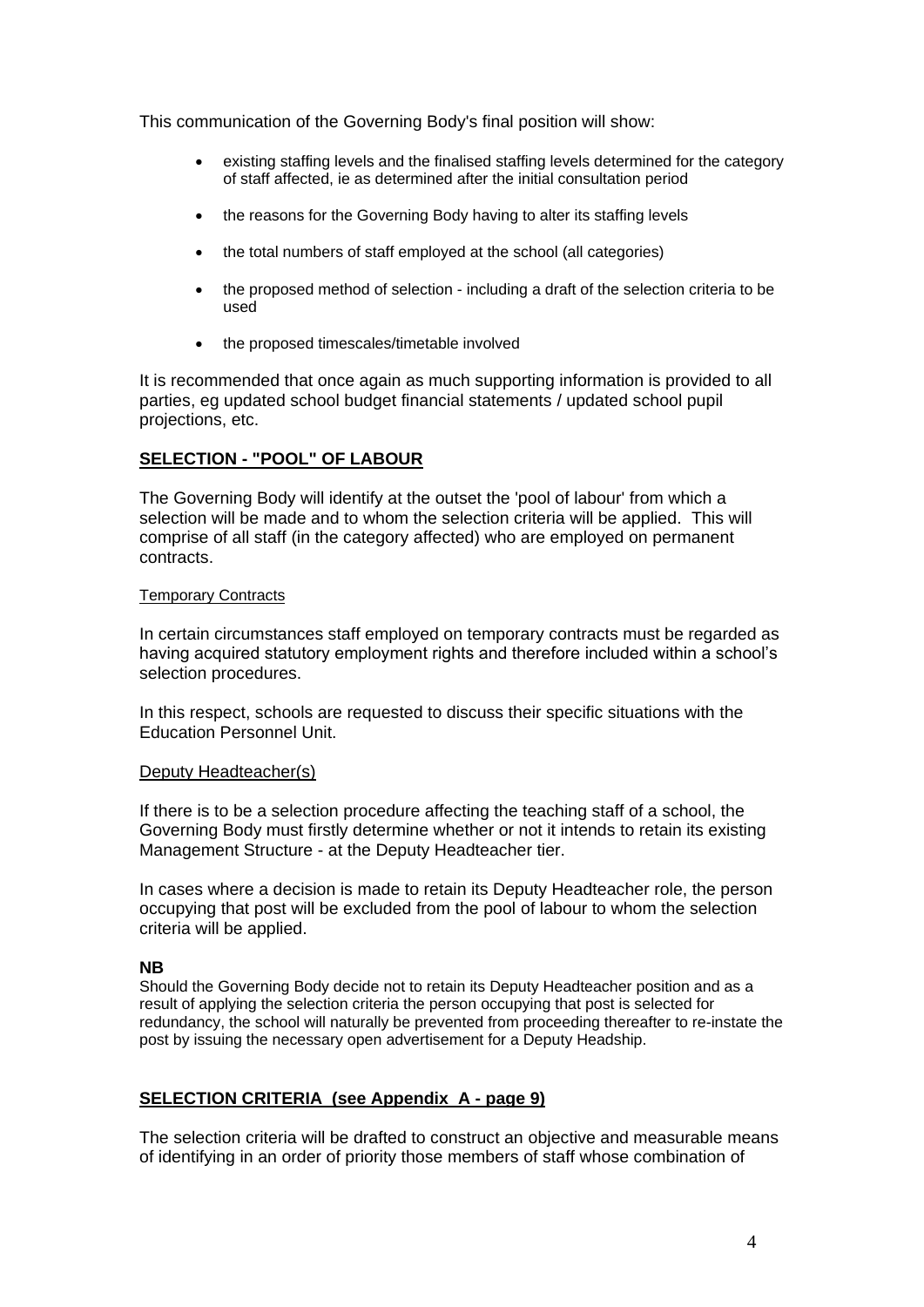skills, qualifications and experience, etc. need to be retained in order to best deliver the curriculum or respective school support service.

The finalised criteria will be:

- adopted and applied only after consultation with staff and the Trade Unions
- published in advance of being applied by the Staffing Committee
- fair and entirely objective (based upon measurable indicators)
- non discriminatory avoiding any direct or indirect discrimination on grounds of gender, marital status, race, national or ethnic origins, religion, disability, age, sexual orientation or trade union activity
- in keeping with the School Development Plan / Action Plan
- designed to avoid any judgement upon a staff member's professional capability (unless the employee concerned is currently the subject of a formal capability /disciplinary procedure)

A reasonable period of time must be afforded for the Staff and Trade Unions to respond in writing and Governing Bodies will need to ensure that all responses and comments relating to the draft selection criteria are considered before their final adoption.

The Draft Selection Criteria can be drawn up by the Governing Body or by the Staffing Committee.

The final version of the Selection Criteria should be confirmed by the Governing Body before being applied by the Staffing Committee

NB it is emphasised that the adoption of a Final Selection Criteria should only take place after all responses/comments (from Staff and Trade Unions) have been considered.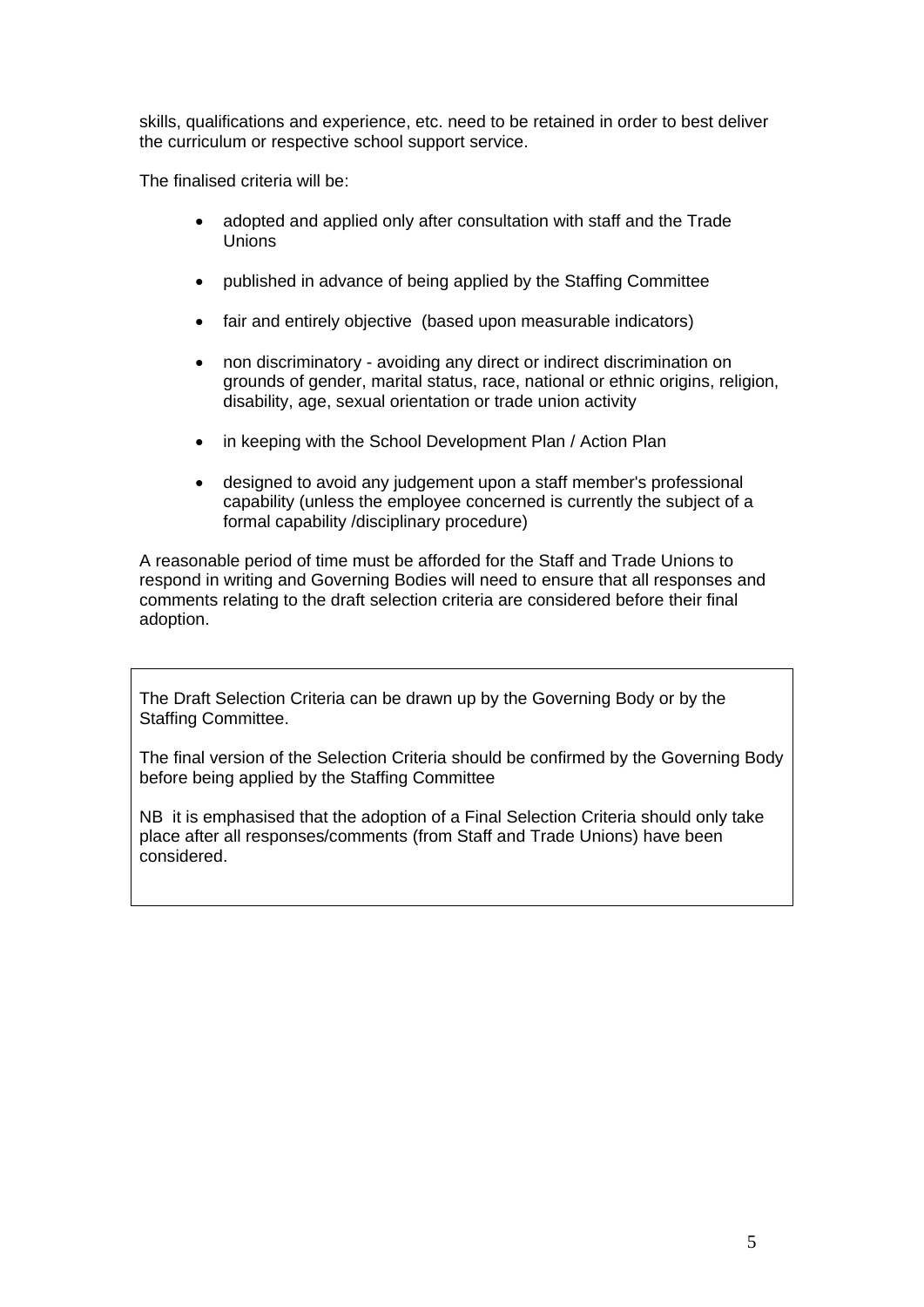## **IDENTIFICATION OF STAFF AS REDUNDANT**

The Governing Body will have established two sub-committees viz:

a "Staffing Selection Committee" who will apply the selection criteria

**and**

an "Appeals Committee" to whom a staff member can appeal against his or her selection for redundancy

**FIRST MEETING OF THE STAFFING SELECTION COMMITTEE** (see appendix - B - page 11 - Procedure at first meeting of Staffing Selection Committee)

All staff will have been notified of the date and time of the Staffing Selection Committee and appropriate measures will be in place to inform staff sensitively of the outcome.

The Headteacher will be present throughout the meeting (and the second meeting of the Staffing Selection Committee) to offer information and advice on matters relating to:

- the School Development Plan
- the information provided by Staff during the Staff Review/Audit

The Chief Education Officer (or his representative) shall be invited to attend the meeting (and the second meeting of the Staffing Selection Committee) and can be present throughout its deliberations.

The employee whose employment contract cannot be maintained beyond a stated date will also be provided with written confirmation of the Staffing Selection Committee's decision.

No general staff announcements will be made until the employee(s) identified have been informed.

**SECOND MEETING OF THE STAFFING SELECTION COMMITTEE** (see appendix C - page 13 - Procedure at second meeting of Staffing Committee)

A date will already have been scheduled for the Staffing Selection Committee to meet with the employee 'selected' for the purpose of:

- informing the employee of how the selection was arrived at
- and (if it is the wish of the employee)
- to provide an opportunity for the employee to make representations against his/her selection

If representations are made, the Staffing Selection Committee will need to withdraw to consider in detail the employee's submissions and arrive at a decision as to whether the selection remains in place or whether the selection is withdrawn.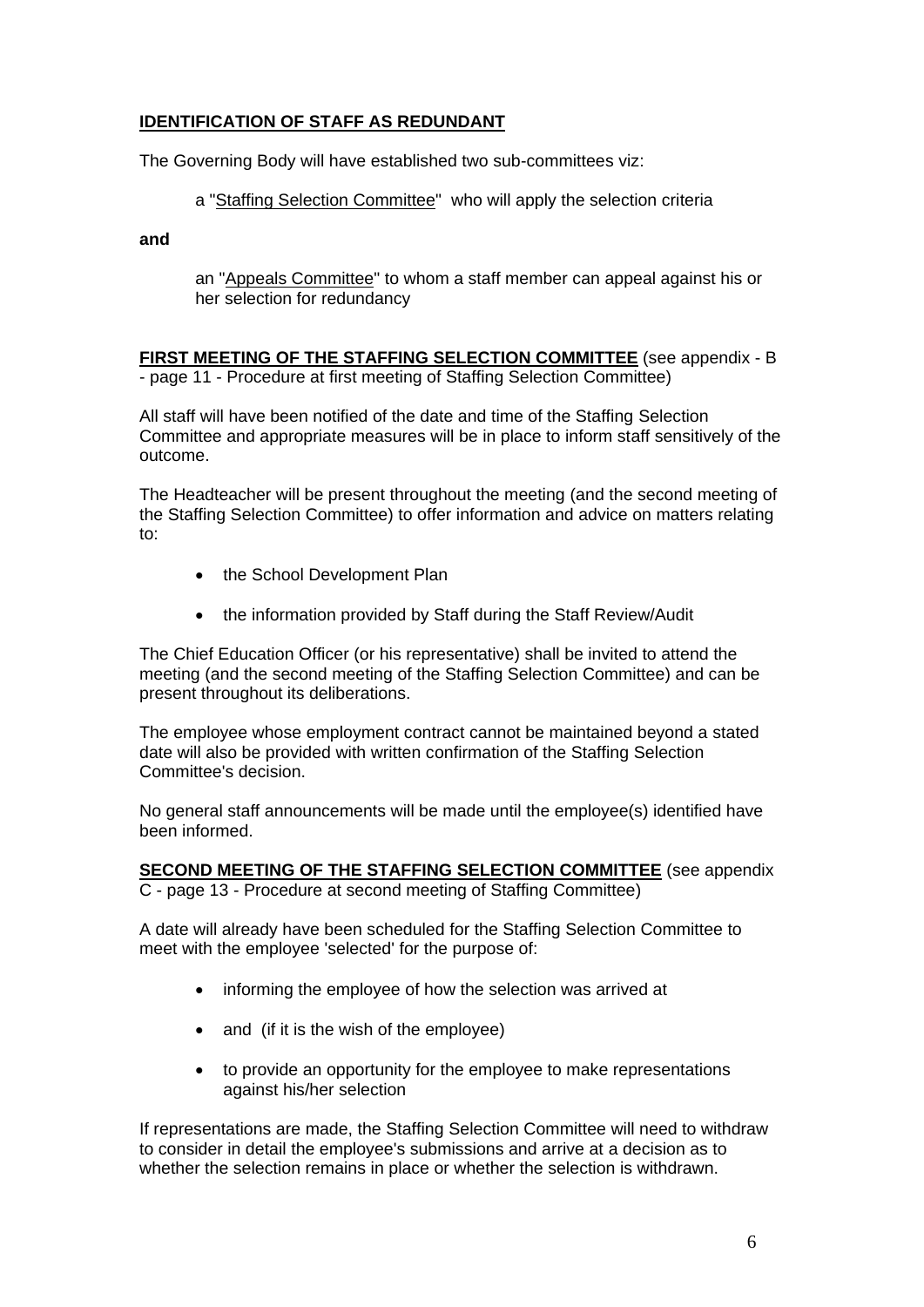#### selection withdrawn

Should the Staffing Selection Committee concur with the representations made against the employee's selection, the meeting will thereafter repeat the selection process (ie revert to its previous status as "First meeting of the Staffing Selection Committee").

#### selection confirmed

Where the decision of the Staffing Selection Committee is that the 'selection' remains in place, the employee will also be informed that he/she can exercise a right of appeal to the Appeals Committee of the Governing Body.

#### informing the employee of the decision

The Chair of the Staffing Selection Committee will inform the employee accordingly of the Committee's decision and this will be confirmed in writing.

**APPEALS COMMITTEE** (see appendix D - page 15 - Procedure at meeting of Appeals Committee)

If the employee intends to appeal against his/her 'selection', he/she must notify the Chair of the Appeals Committee in writing within five working days of having received the written confirmation of the decision taken by the Staffing Selection Committee, ie following its second meeting (and where representations may have been made).

At least five working days' notice will have been given to the employee of the time and place of the appeal hearing.

The Chief Education Officer (or his representative) shall be invited to attend the meeting and can be present throughout its deliberations.

The Headteacher shall be available to be called upon to provide any relevant factual information relating to any of the issues arising within the appeal.

The Chair of the Staffing Committee will be available to be called upon to provide the Appeals Committee with information relating to how the decision of the Staffing Committee was arrived at.

All members of the Appeals Committee will have received copies of the minutes of the Staffing Committee (and if appropriate the minutes of the meeting that may have considered any representations against selection).

The Chair of the Appeals Committee will inform the appellant of the decision of the Appeals Committee and this will be confirmed in writing.

The LA will also be notified in writing of the decision taken by the Appeals Committee.

The basic resolutions of the Staffing Committee and Appeals Committee will in due course be presented for information to the next meeting of the Governing Body.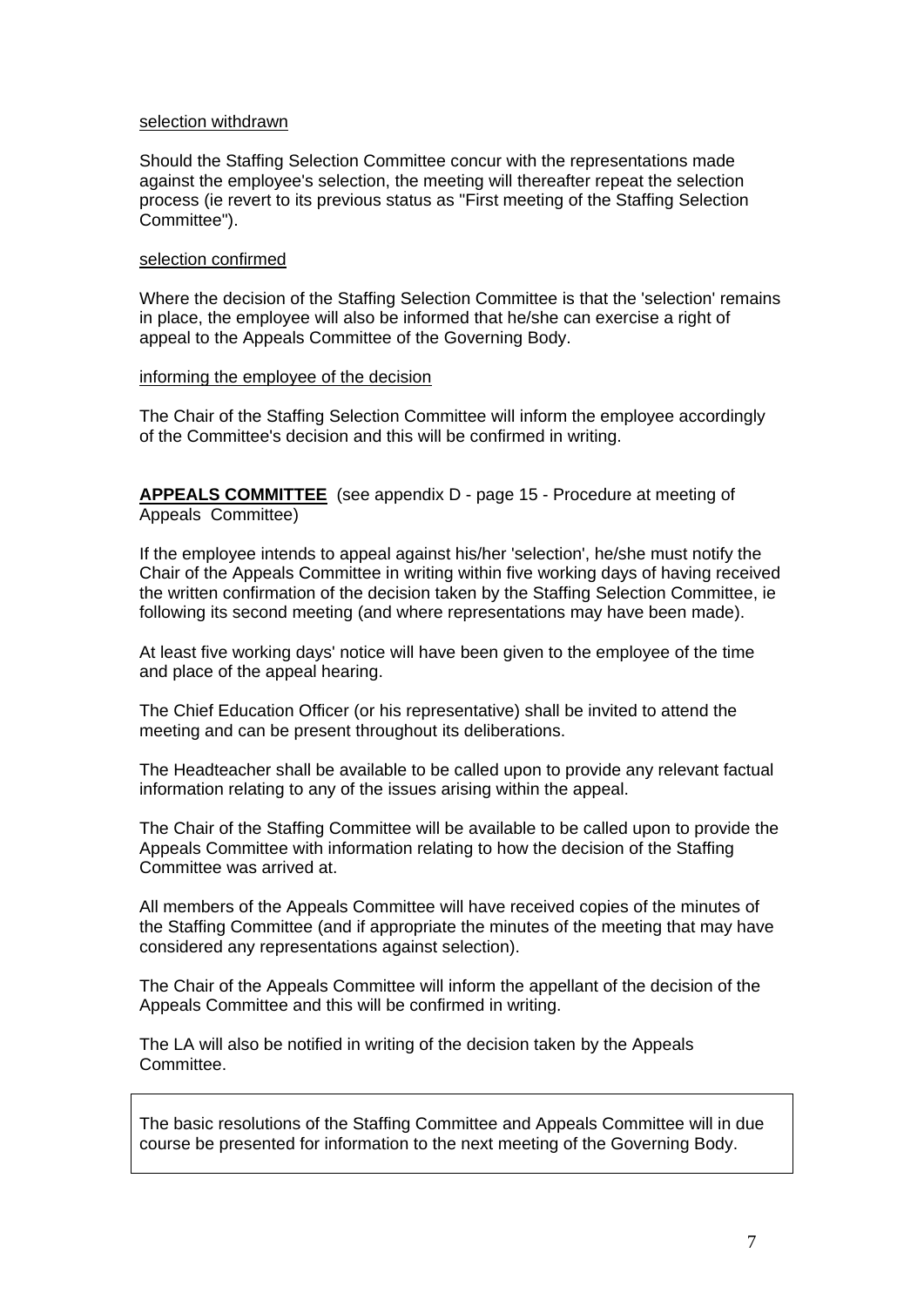## **IF THE APPEAL IS UPHELD**

If the appeal is upheld, the matter will be referred back to the Staffing Committee who will re-convene as a "First Meeting" and re-apply the agreed criteria to the "pool" of employees (but excluding the appellant)

## **SAFEGUARDS FOR EMPLOYEES (as provided by the County Borough Council's Redundancy Policy)**

The following provisions will apply in the case of a member of staff having been selected by a Governing Body as an employee whose contract of employment cannot be maintained from a declared date:

#### **Redeployment**

#### Alternative Employment

Where vacancies arise in schools within the County, the LA has the statutory right to approach those schools and request that consideration be given to the appointment of a member of staff nominated for redundancy by another school.

LA Officers will do their utmost to facilitate a redeployment in this manner but it is important to recognise the limitations of the LA's authority - school Governing Bodies are not obliged to accept the LA's nominations.

However, it is hoped that Governing Bodies will co-operate to the extent of guaranteeing at least a formal interview to those nominated employees who satisfy the requirements as stated in the job descriptions attached to the vacancies concerned.

## Redundancy Payments

Where the Council is required to issue a compulsory redundancy notice, the calculation of the redundancy payment will be made in accordance with the actual salary of the employee (ie it will not be restricted to the statutory maximum weekly payment)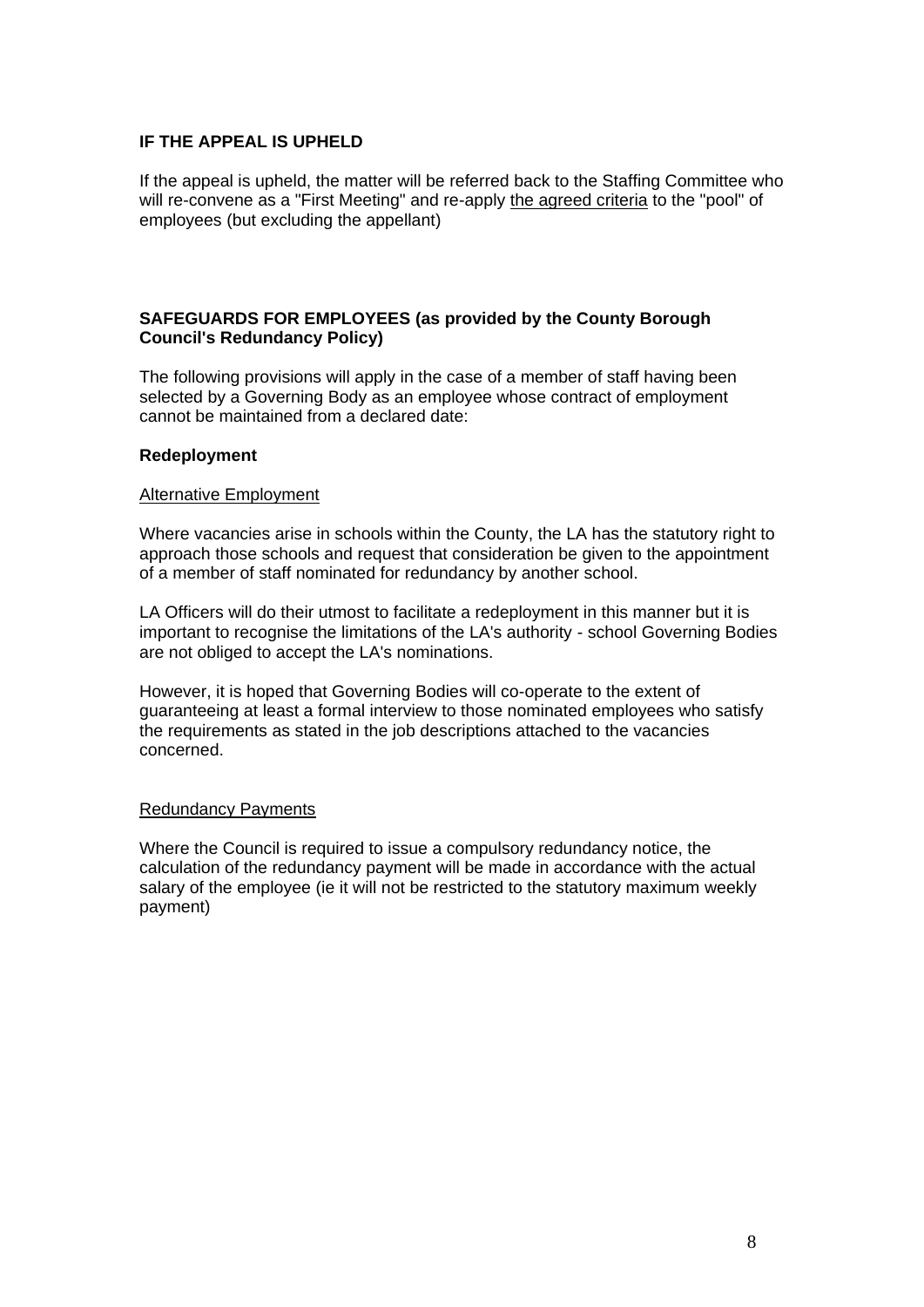# APPENDIX **A**

#### **SELECTION CRITERIA**

The selection criteria will provide for the Staffing Committee a means of recognising and noting on a matrix grid for each member of staff, those areas of skills, qualifications and experience assessed as being necessary to retain and to what level within the reduced complement of staff.

Individual components depicting the level of skills, experience and qualifications needing to be retained to continue to meet the school's curriculum needs, etc need to be prioritised and allocated different weightings as the Governing Body/Staffing Committee deem to be appropriate.

The Headteacher will play an important role in advising on these matters and the School's Development Plan will also provide an indication of the skills, qualification and experience required in relation to curriculum priority areas, action plans, etc.

The following basic principles must also be applied:

- criteria should be fair and entirely objective (based upon measurable indicators) and applied equally to full and part time staff
- criteria must be non discriminatory avoiding any direct or indirect discrimination on grounds of gender, marital status, race, national or ethnic origins, religion, disability, age, sexual orientation or trade union activity
- criteria must be in keeping with the School Development Plan/Action Plan
- criteria must be designed to avoid any judgement upon a staff member's professional capability (unless the employee concerned is currently the subject of a formal capability /disciplinary procedure)
- criteria should normally exclude issues relating to sickness/maternity absence

#### Application of Criteria

In advance of the meeting of the Staffing Committee, staff should be afforded an opportunity of providing an update of their skills qualification and experience in a format that will assist the Staffing Committee in constructing its matrix which will ultimately provide a comparative picture of all the staff from whom a selection is to be made.

This process should allow for an objective 'scoring' to take place in respect of each individual and establish thereafter a clear priority order of staff needing to be retained on the basis of their individual combination of the skills, experience and qualifications as matched and evaluated against each of the selection criteria.

The individual with the lowest match (the lowest scoring) will thereby have been selected objectively as the employee whose cessation of employment at the school will have the least detrimental impact.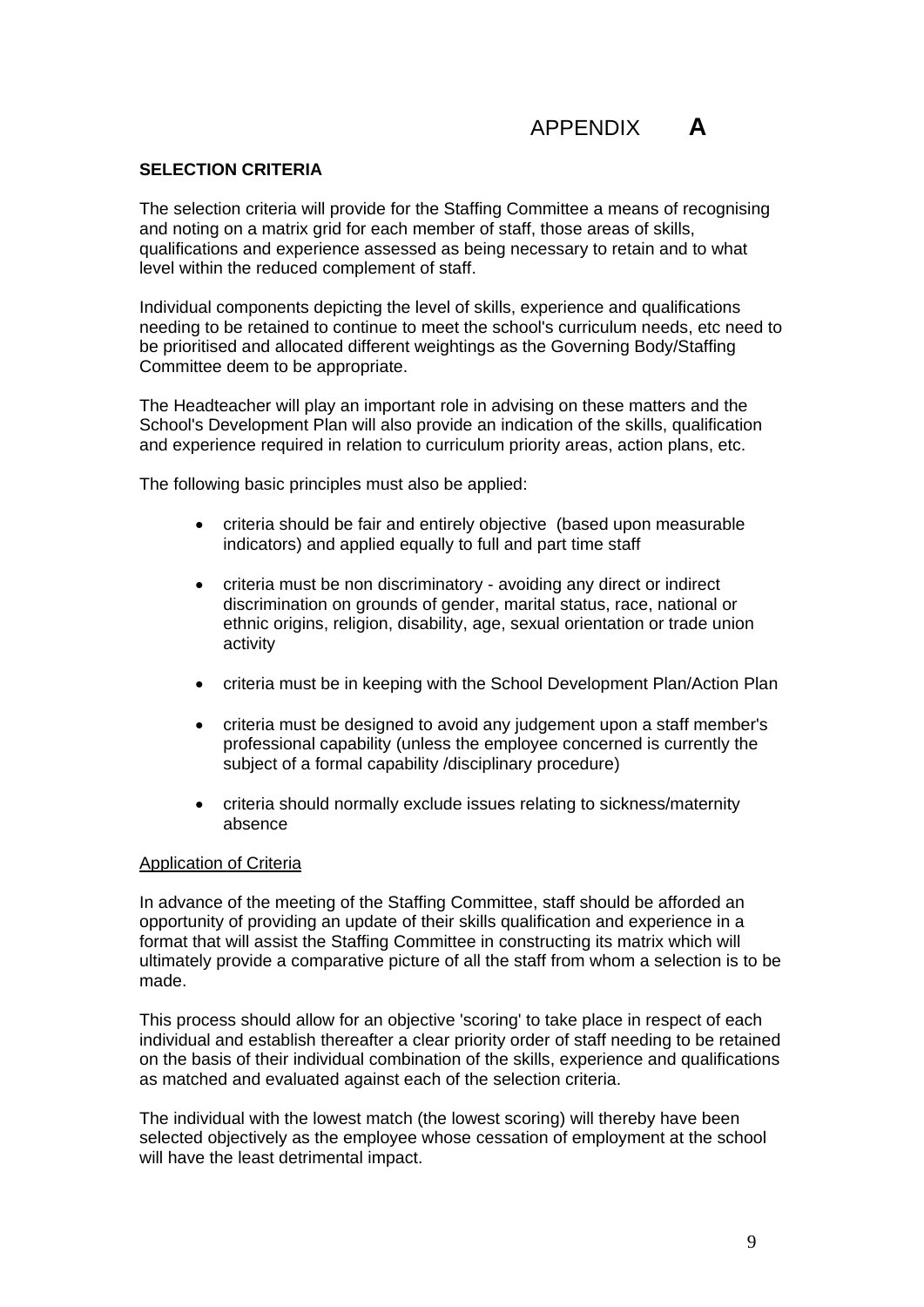### Length of Service

Governing Bodies are advised that the use of this as a criteria should be resorted to only where the application of the adopted criteria fails to distinguish between two members of staff as to who shall be nominated.

## Anonymity

Individual staff details acquired from the skills audit/updating exercise will be anonymised when presented to the Staffing Committee for this exercise.

The identification of the staff member concerned will only be revealed when the process of allocating scores has been completed and checked and has provided a clear picture as to the priority order.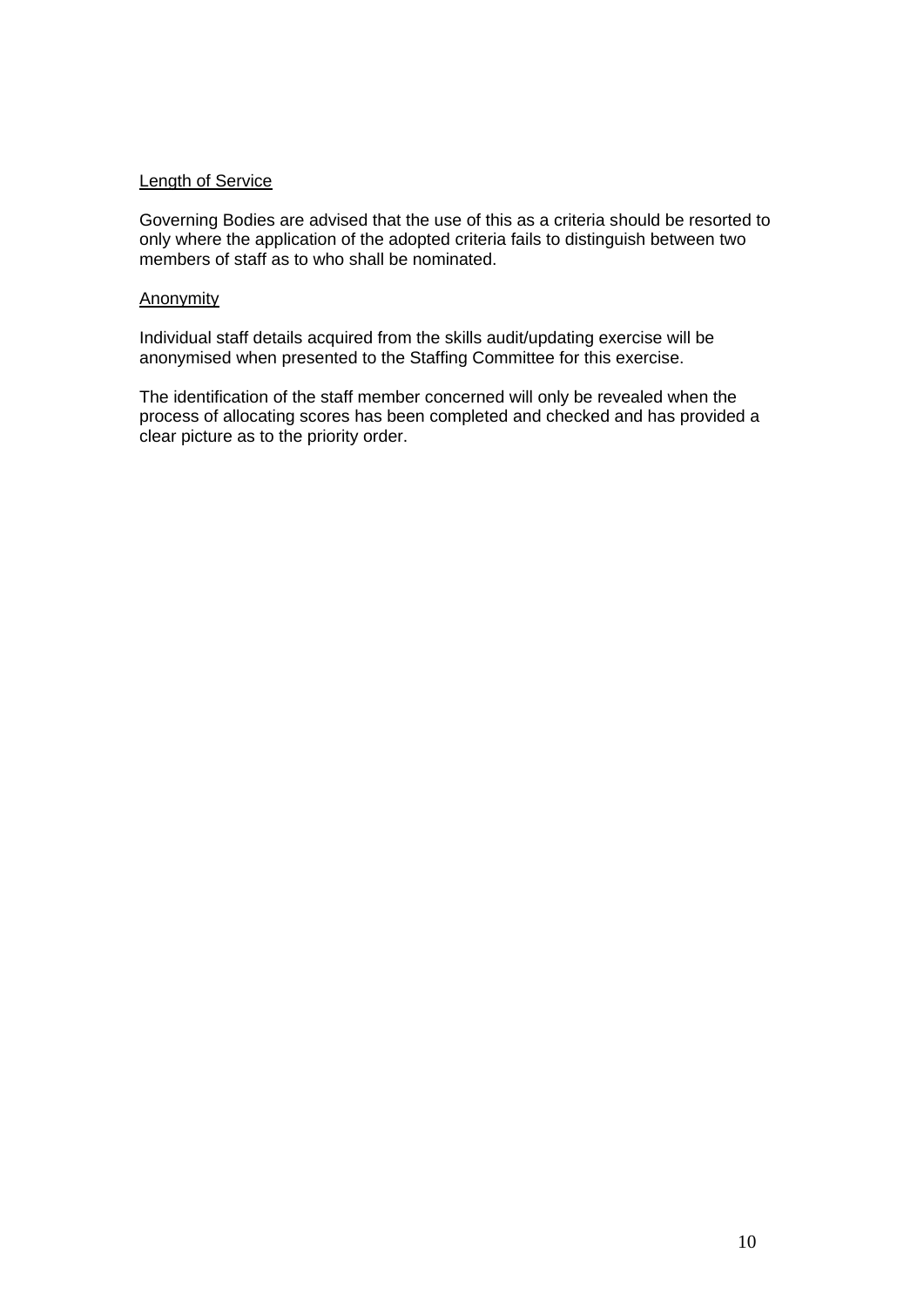# APPENDIX **B**

## Procedure at First meeting of Staffing Selection Committee

## Staffing Committee - composition

The Staffing Selection Committee must have a minimum of three members and the Governing Bodiy will ensure that excluded from membership will be any person who has a pecuniary interest or personal interest in the matters to be determined.

All staff will have been notified of the date and time of the Staffing Selection Committee and appropriate measures will be in place to inform staff sensitively of the outcome. The employee 'selected' will also be provided with written confirmation of the Staffing Committee's decision.

The Headteacher will be present throughout the meeting (and Second Meeting of the Staffing Selection Committee) and be available to offer information and advice on matters relating to:

- the School Development Plan
- the information provided during the Staff Review/Audit

The Chief Education Officer (or his representative) shall be invited to attend the meeting (and the Second Meeting of the Staffing Selection Committee) and can be present throughout its deliberations.

No general staff announcements will be made until the employee(s) identified have been informed.

It will be necessary for minutes to be prepared as a record of the proceedings.

The following documentation will be made available to the Staffing Selection Committee;

- a copy of the selection criteria indicating clearly the marking/weighting to be allocated in each respective category
- a matrix listing (on an anonymous basis) each member of staff to whom the criteria is to be applied and listing each of the criteria to be assessed against his/her qualifications, skills, experience, etc.
- access to the submission of each individual employee in response to the skills audit / updating exercise undertaken - this will also be provided on an anonymous basis, eg employee A, B, etc.

The Staffing Selection Committee will apply each category of the selection criteria to each staff member and apply any weightings as provided for within the criteria. This will be done by reference to the individual's skills audit submission and where appropriate by reference to any factual information provided by the Headteacher and/or the Chief Education Officer or LA Representative.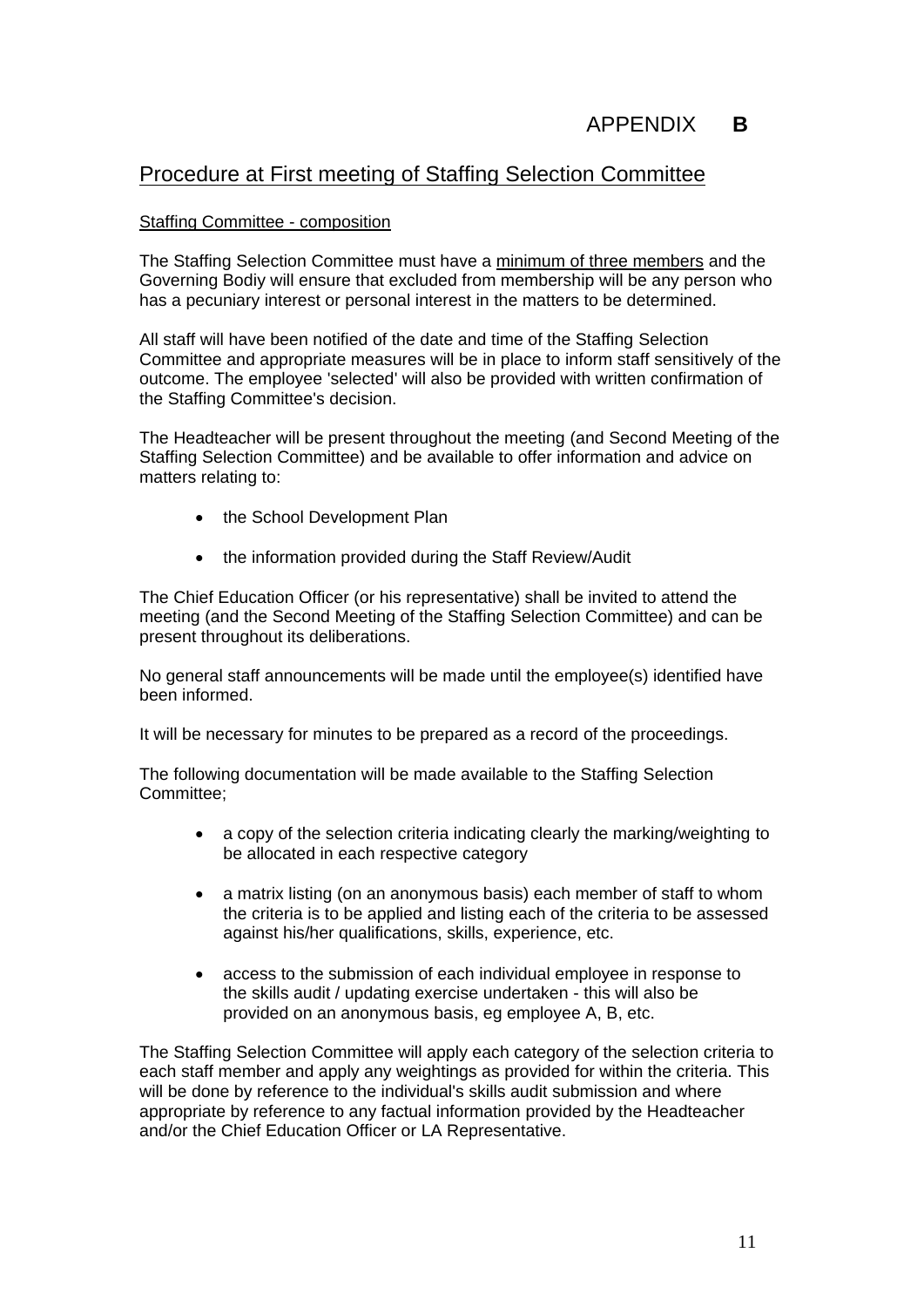## **The Staffing Selection Committee cannot modfiy, extend or re-write the Selection Criteria in any way.**

When the exercise has been completed, the scores of each individual should be totalled.

It is recommended that the process be "checked" to ascertain that all aspects of the exercise have been applied consistently and accurately.

It is at this point that the identity of the staff member to be nominated is revealed.

A final check should be carried out to ensure that the cessation of that employee's employment at the given date will produce the budgetary savings required.

The selected employee will receive written confirmation of his/her selection and informed of date arranged for meeting with Staffing Selection Committee (ie second Meeting of Staffing Selection Committee)

#### **SUMMARY**

Membership of Staffing Selection Committee:

minimum of 3 governors

also in attendance Headteacher Chief Education Officer or LA representative

**Documentation** 

Selection Criteria

Staffing Matrix - listing each employee (on an anonymised basis) in "selection pool" from which selection is to be made and to whom criteria is to be applied

Skills Audit Information - if possible, as submitted by individual employees (again on an anonymised basis)

#### **Minutes**

Minutes will be prepared as a record of the meeting

#### Informing Selected Employee

This will be pre-arranged in advance of the meeting - selected employee to be informed in advance of others in the "selection pool".

All staff to be informed in a sensitive and caring manner.

No general announcements until all staff in "selection pool" have been informed

Written confirmation to be given to employee nominated, confirming also date of Second Meeting of Staffing Selection Committee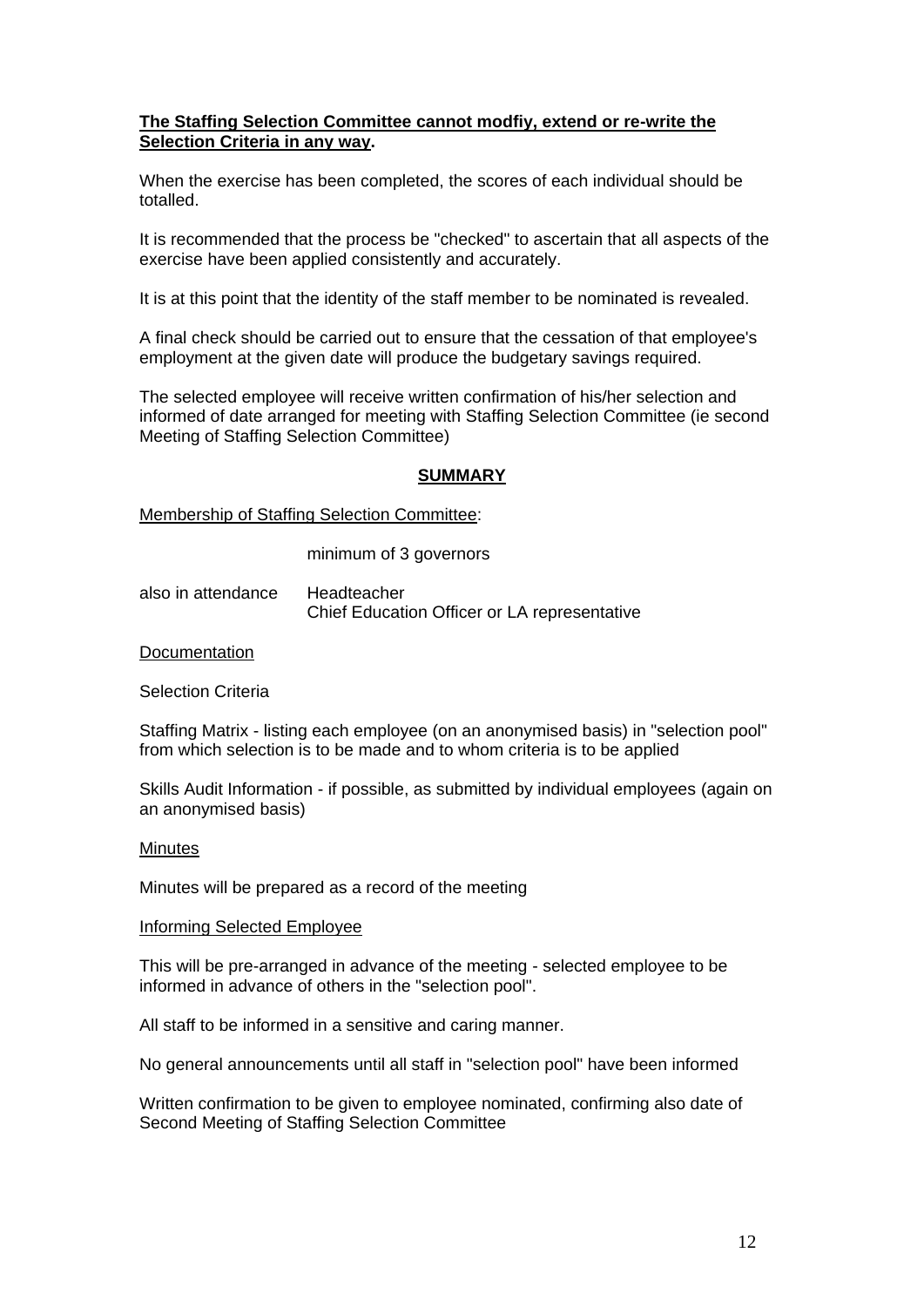## **APPENDIX C**

## Procedure at Second meeting of Staffing Selection Committee

Arrangements will already have been made for the Staffing Selection Committee to meet with the employee selected for the purpose of:

informing the nominated employee of how the selection was arrived at

**and** (if it is the wish of the employee)

to provide an opportunity for the employee to make representations against his/her selection

#### informing the employee of how the selection was arrived at

In advance of the meeting, the employee will have been provided with a copy of the final staffing matrix, showing how each individual's scores (ie still anonymised) had been allocated within the respective categories of the Selection Criteria.

The Chair of the Staffing Selection Committee will:

- $\triangleright$  provide a resume of the situation that had been faced by the school and refer to the consultation process that had taken place prior to the Selection Procedure commencing.
- $\triangleright$  explain the method used by the Staffing Selection Committee and illustrating by reference to the matrix how the 'selection' was arrived at
- $\triangleright$  ascertain from the employee whether it is his/her wish to proceed to make representations against the Staffing Committee's decision

#### If the employee expresses a wish to make representations against his/her selection

The Chair of the Staffing Selection Committee will afford the employee the opportunity to do so.

The employee will have been informed that his/her representation can be supported by documentary evidence and or the calling of witnesses (\* witnesses can be cross examined by members of the Staffing Selection Committee before they withdraw from the meeting).

Any documentary evidence submitted in support of the representation will have been made available to members of the Staffing Committee at least 48 hours in advance of the second meeting.

Following the representations being made, the Employee and his/her Representative will withdraw whilst the Staffing Selection Committee considers in detail the employee's submissions. (The Headteacher / Chief Education Officer or his representative will remain in attendance throughout).

A decision will be taken as to whether the selection remains in place or whether the selection is withdrawn.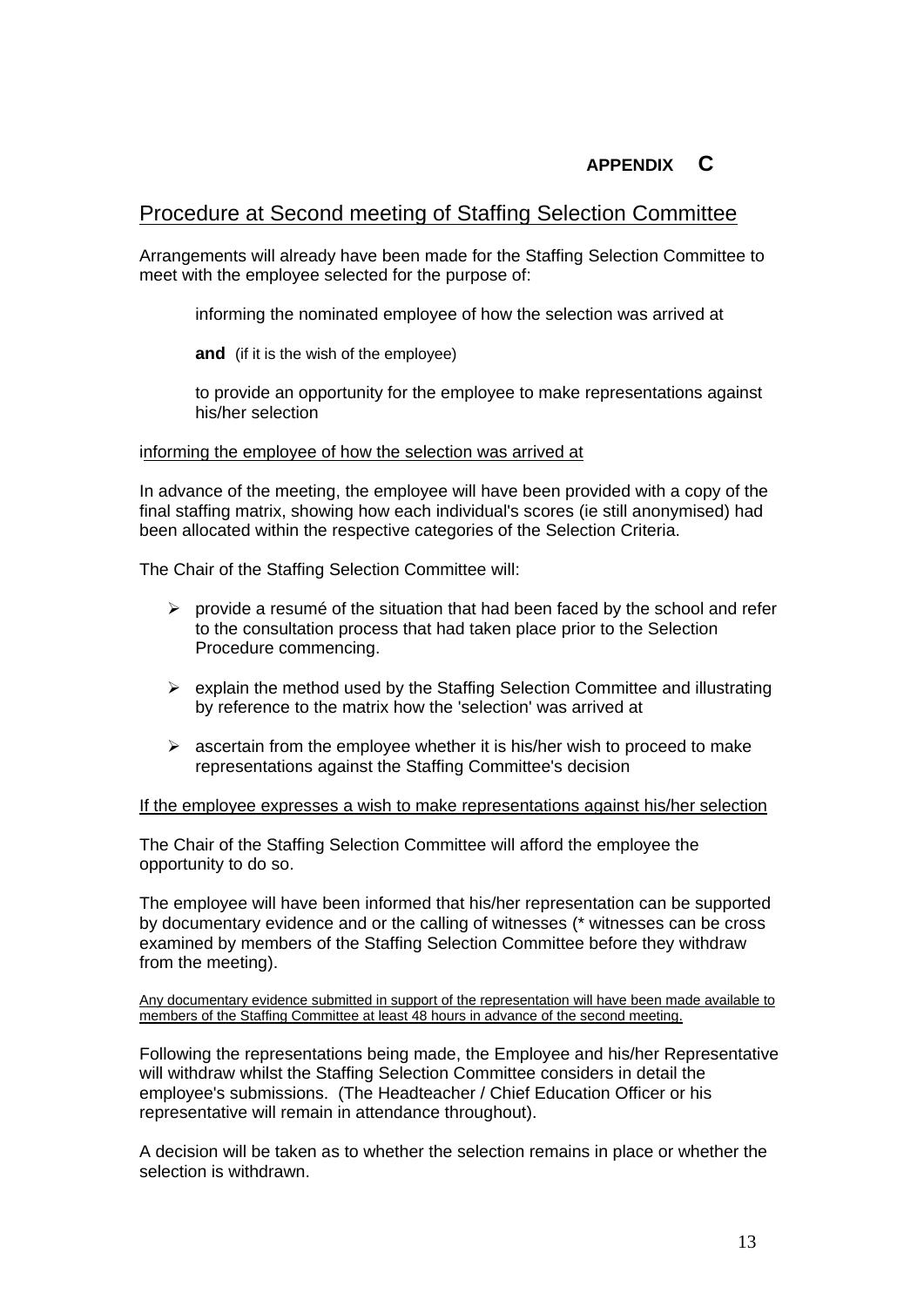#### selection withdrawn

Should the Staffing Selection Committee concur with the representations made against the employee's selection, the meeting will thereafter repeat the selection process (ie revert to a "First meeting of the Staffing Selection Committee").

#### selection confirmed

Where the decision of the Staffing Selection Committee is that the 'selection' remains in place, the employee will also be informed that he/she can exercise a right of appeal to the Appeals Committee of the Governing Body.

#### informing the employee of the decision

The Chair of the Staffing Selection Committee will inform the employee accordingly of the Committee's decision and this will be confirmed in writing.

#### **SUMMARY**

Membership: Staffing Selection Committee

minimum of 3 governors

also in attendance Headteacher Chief Education Officer or LA representative

employee "selected" with colleague or Trade Union representative

#### Documentation - **to be provided also to "selected" employee in advance of the meeting**

Staffing Matrix - listing each employee (on an anonymised basis) in "selection pool" from which selection was made and to whom criteria were applied - illustrating the finalised scores/weightings/totals for each employee

#### Procedure

- 1. Chair to:
	- $\triangleright$  recap on general background, etc leading up to Staff reduction and Staff selection process
	- $\triangleright$  recap on application of criteria and selection of employee by reference to documentation provided
	- $\triangleright$  invite comments and to establish whether employee wishes to make representations against selection
	- $\triangleright$  if employee wishes to make representation, invite employee/or employee's Representative to submit case against selection and call witnesses, etc.
- 2. Staffing Selection Committee to consider representations and decide whether selection is confirmed or withdrawn
- 3. Chair to inform employee of Staffing Selection Committee's decision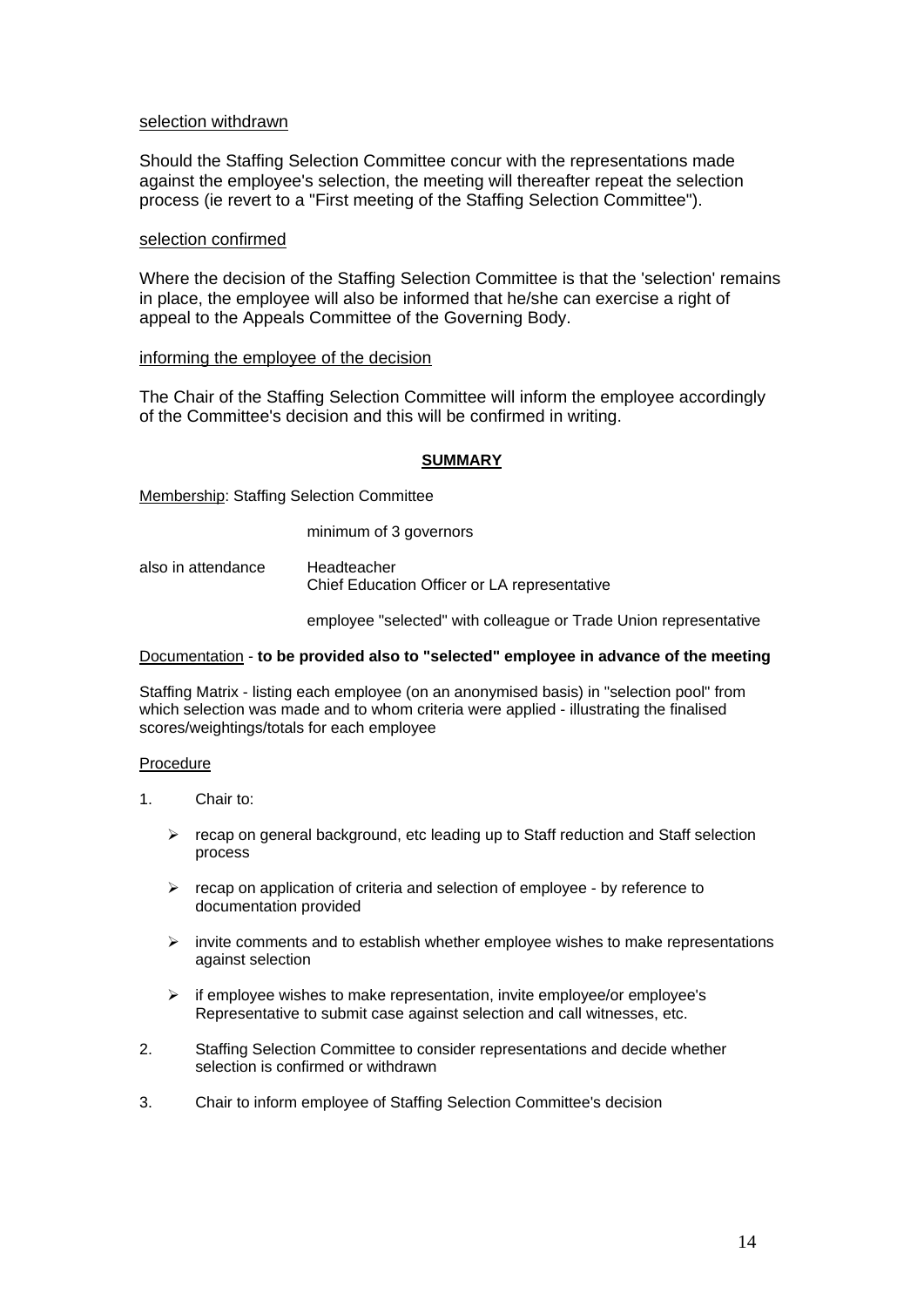# APPENDIX **D**

## Procedure at Appeals Committee

The Appeals Committee must have a minimum of three members and no fewer members than the Staffing Selection Committee.

No member of the Appeals Committee shall have participated in the earlier stages of the selection process.

The Chief Education Officer (or his representative) shall be invited to attend the meeting and can be present throughout its deliberations.

The Headteacher shall be available to be called upon to provide any relevant factual information relating to any of the issues arising within the appeal.

The Chair of the Staffing Selection Committee (or if Chair unavailable a member of the Staffing Selection Committee) shall be available to be called upon to provide the Appeals Committee with information relating to how the decision of the Staffing Selection Committee was arrived at.

The Appeals Committee has the responsibility of making a judgement as to whether the Staffing Selection Committee applied the agreed selection criteria accurately, fairly and equitably.

## **The Appeals Committee cannot modfiy, extend or re-write the Selection Criteria in any way.**

All members of the Appeals Committee will have received copies of:

- $\triangleright$  the minutes of the Staffing Selection Committee (both First and Second Meetings).
- $\triangleright$  copies of the staffing matrix illustrating the scores/weightings as recorded for each individual employee (ie remaining on an anonymised basis)

.................................................................................................

procedure:

1. the Chair of the Appeals Committee will open the meeting and invite the appellant and/or his/her Representative to present the case as submitted by the appellant against the selection decision taken by the Staffing Selection Committee

\* witnesses may be called by the appellant and will withdraw from the meeting when they have provided their evidence and have responded to any questions from any member of the Appeals Committee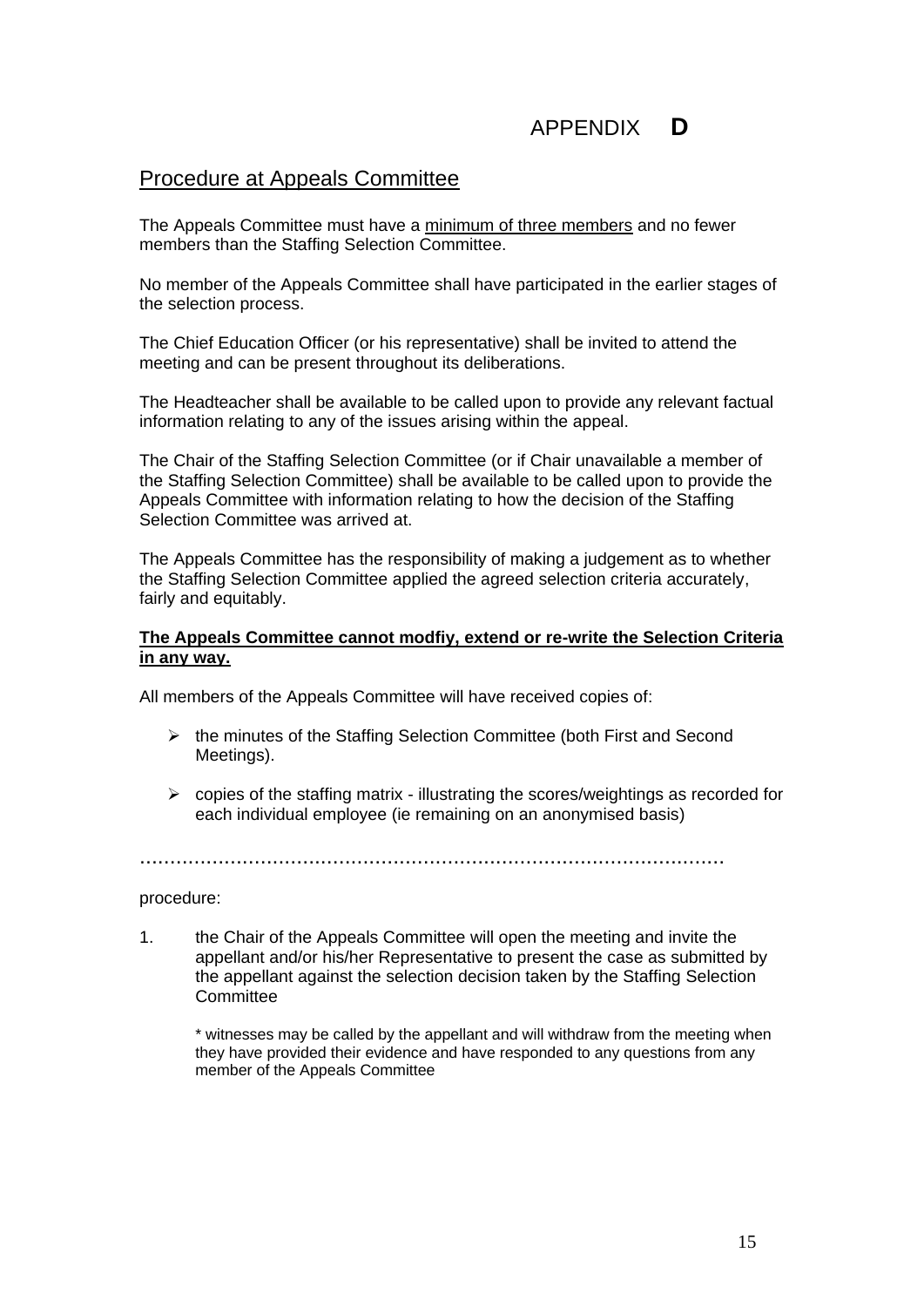- 2. Members of the Appeals Committee can ask questions of the appellant, the the Chief Education Officer or his representative and can call upon the Chairman of the Staffing Selection Committee and/or the Headteacher individually to provide any further information.
- 3. The appellant and his/her representative will withdraw from the meeting whilst the Appeals Committee considers the appeal (in the presence of the Chief Education Officer or his representative).

Should the Appeals Committee require any further information from the Headteacher or the Chair of Staffing Selection Committee such discussions will be conducted in the presence of the appellant and his/her representative

- 4. The Chair of the Appeals Committee will inform the appellant of the decision of the Appeals Committee and this will be confirmed in writing as soon as possible thereafter.
- 5. The LA will be notified in writing of the decision.

## **SUMMARY**

## Membership:

Appeals Committee - minimum of 3 governors but no fewer than Staffing Committe

also in attendance Chief Education Officer or LA representative employee "selected" with colleague or Trade Union representative

and available to provide information if requested by the Appeals Committee:

the Headteacher the Chair of the Staffing Committee

## Documentation - \*\***already provided to "selected" employee in advance of the meeting**

Staffing Matrix - listing each employee (on an anonymised basis) in "selection pool" from which selection was made and to whom criteria was applied - illustrating the finalised scores/weightings/totals for each employee

Minutes of Staffing Committee - Second Meeting \* to be provided in advance to appellant

#### Procedure

- 1. Chair to: invite appellant and/or Representative to submit case for appeal
- 2. Appeals Committee to decide whether any further information/clarification is required from Headteacher/Chair of Staffing Committee
- 3. Appeals Committee to consider appeal
- 4. Chair to inform employee of Appeal Committee's decision